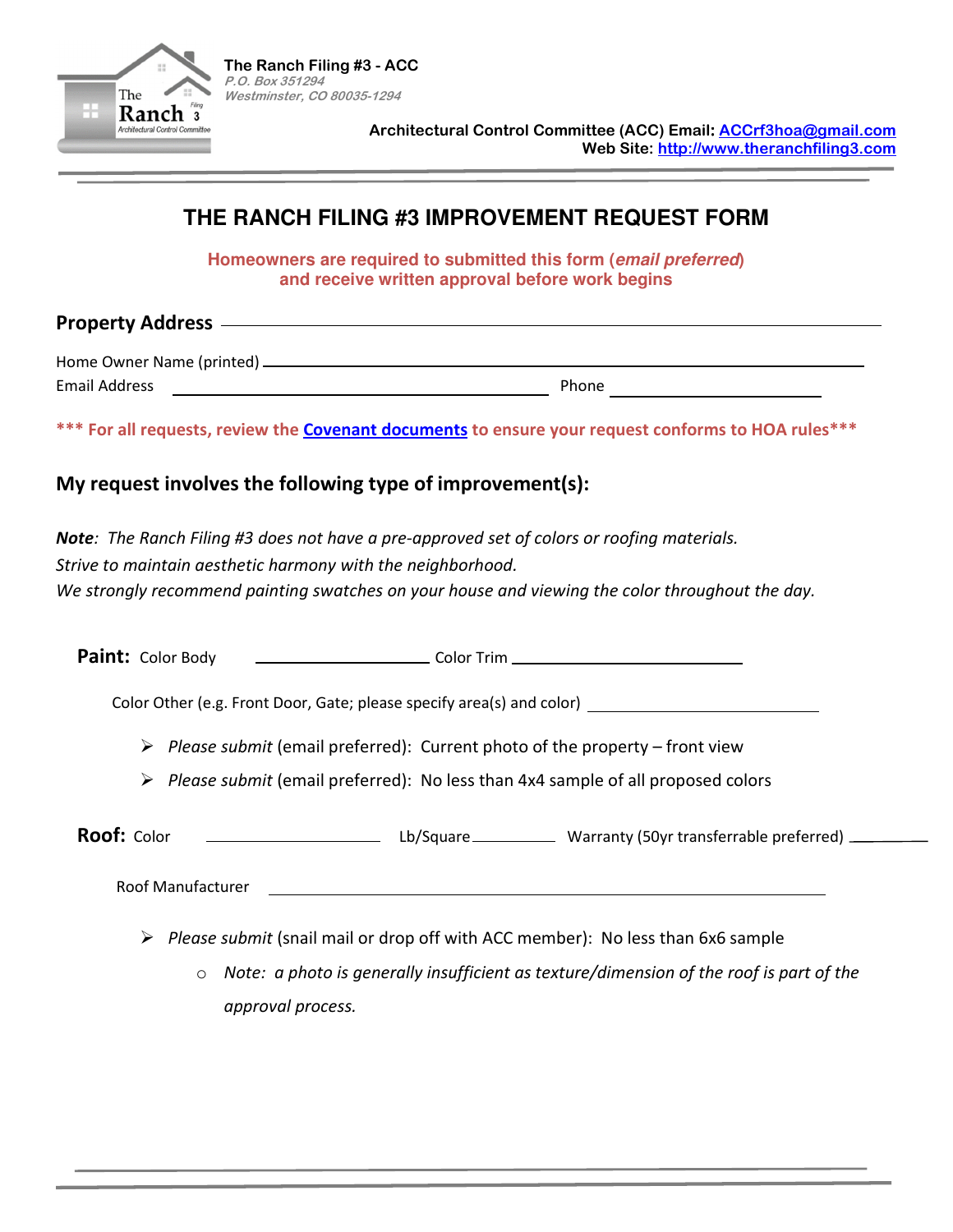

## **Other Requested Improvement:**

*(For the following, Homeowner to please submit detailed drawings, dimensions, color, materials, drainage, etc)* 

Patio Cover Fencing Drive / Walk Addition Landscaping Basketball Backboard / Play Equipment - Room Addition Deck / Patio Slab Window(s) Other (specify)

**Describe Improvement:** 

**Planned Completion Date:** 

*(Fines may be incurred if Completion Date is missed without written communication to the ACC)* 

**I understand that I must receive approval of the Architectural Control Committee in order to proceed and that the ACC has up to 30 days to review my request. I understand that ACC approval does not constitute approval of the local building department and that it is my responsibility to obtain any necessary permits. I agree to complete improvements promptly after receiving approval.** 

| ۰,<br>. .<br>۰.<br>×<br>×<br>۰. |
|---------------------------------|
|                                 |

**Date Homeowner's Signature** 

## **ACC ACTION:**

The ACC has 30 days from date of receipt to take action on this request. If action is not taken within that time, request is approved.

Not Approved as Proposed: Reason:

| Approved: .             |  |
|-------------------------|--|
| Contingencies (if any): |  |

**Completion required by:**